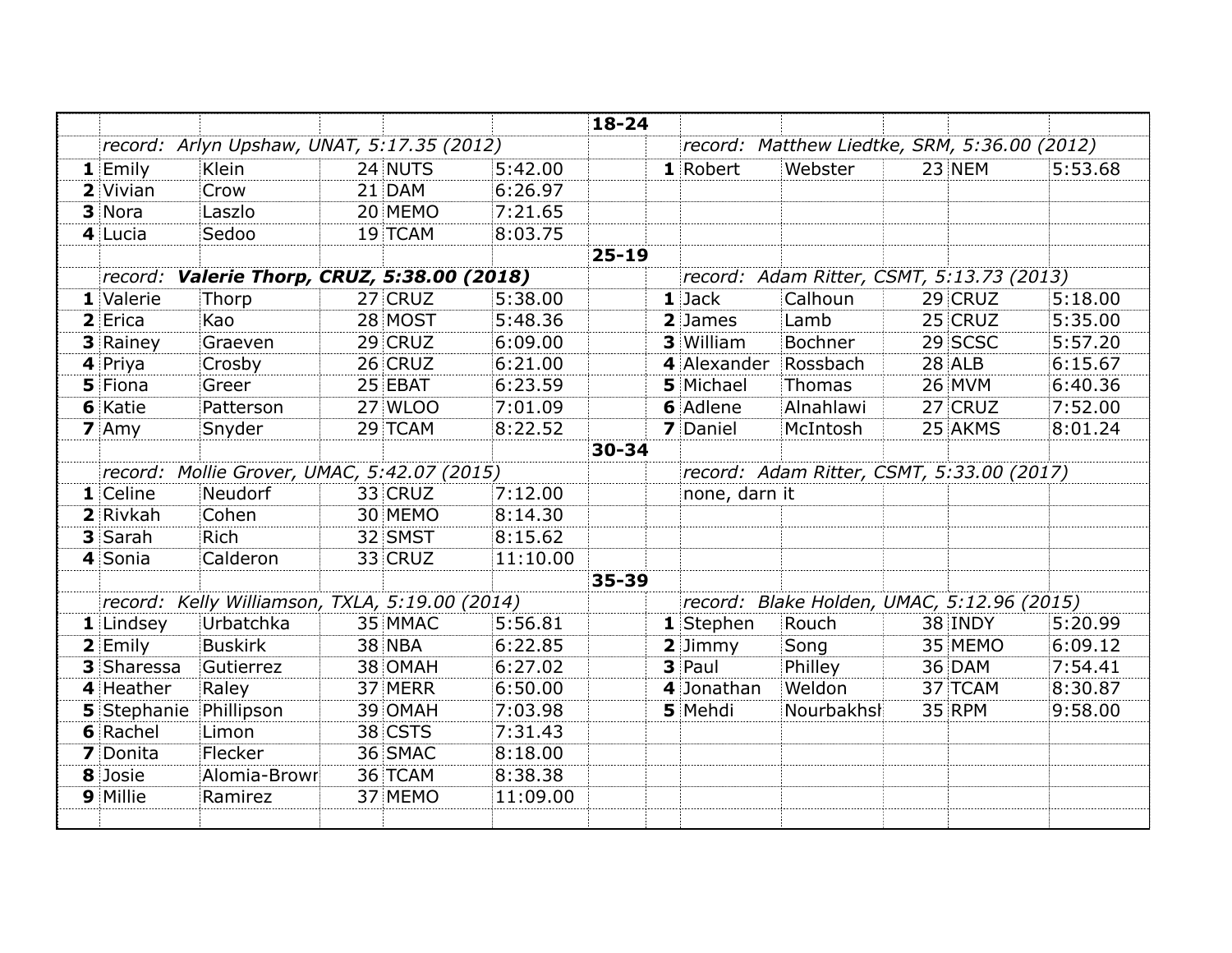|                  |                                               |          |          | $40 - 44$ |                 |                                               |         |         |
|------------------|-----------------------------------------------|----------|----------|-----------|-----------------|-----------------------------------------------|---------|---------|
|                  | record: Joy Halgren, MOVY, 5:52.24 (2018)     |          |          |           |                 | record: Bruce Paige, CSMT, 5:11.50 (2018)     |         |         |
| $1$ Joy          | Halgren                                       | 42 MOVY  | 5:52.24  |           | 1 Bruce         | Paige                                         | 42 CSMT | 5:11.50 |
| 2 Tesla          | Profumo                                       | 41 CRUZ  | 6:41.00  |           | $2$ Joe         | Gardner                                       | 43 WLOO | 5:57.09 |
| 3 Sarah          | Jordan                                        | 44 CRUZ  | 6:43.00  |           | <b>3</b> Travis | Mandigo                                       | 42 OMAH | 6:39.67 |
| 4 Sarah          | Rogers                                        | 42 OREG  | 6:43.94  |           | 4 Marcus        | Freeman                                       | 43 GWMS | 6:50.57 |
| <b>5</b> Linda   | Tangenberg                                    | 43 TCAM  | 6:59.16  |           | <b>5</b> Brian  | Hemphill                                      | 43 OREG | 7:06.12 |
| <b>6</b> Heather | Stewart                                       | 44 TNS   | 7:02.20  |           |                 |                                               |         |         |
| <b>7</b> Lindsay | Meadows                                       | 42 ARKM  | 7:23.01  |           |                 |                                               |         |         |
| 8 Cath           | O <sub>1</sub>                                | 41 NCMS  | 7:46.02  |           |                 |                                               |         |         |
| 9 Melanie        | Belluomini                                    | 41 DAM   | 7:55.00  |           |                 |                                               |         |         |
| 10 Thea          | Egelhofer                                     | 40 CRUZ  | 8:38.00  |           |                 |                                               |         |         |
| 11 Maria         | Krakauer                                      | 41 ENSW  | 9:10.00  |           |                 |                                               |         |         |
| 12 Jennifer      | Kesterson                                     | 40 TCAM  | 9:21.85  |           |                 |                                               |         |         |
| 13 Annika        | Graveline                                     | 41 TCAM  | 9:44.59  |           |                 |                                               |         |         |
|                  |                                               |          |          | 45-49     |                 |                                               |         |         |
|                  | record: Kathy Gallagher, ARIZ, 5:55.51 (2012) |          |          |           |                 | record: Chris Stevenson, VMST, 4:52.16 (2012) |         |         |
| 1 Casey          | Slater                                        | 47 TCAM  | 6:15.88  |           | 1 David         | Mikels                                        | 49 TFAM | 6:36.10 |
| 2 Nellis         | Kim                                           | 48 BWAQ  | 7:02.08  |           | 2 Todd          | Wehmann                                       | 46 MEMO | 6:48.00 |
| 3 Jenifer        | Noga                                          | 48 UAR   | 7:09.00  |           | 3 Arundel       | Burrell                                       | 47 TNS  | 7:01.70 |
| 4 Kate           | Zarou                                         | 49 CMS   | 7:20.51  |           | 4 Timothy       | Trujillo                                      | 46 TCAM | 7:22.05 |
| 5 Lisa           | Hagstrom                                      | 48 LNRS  | 7:46.00  |           | 5 Ahren         | Lehnert                                       | 45 MEMO | 7:28.00 |
| 6 Cyndy          | Hertzer                                       | 49 CRUZ  | 7:48.00  |           |                 |                                               |         |         |
| <b>7</b> Jessica | Getz                                          | $45$ ALB | 8:22.00  |           |                 |                                               |         |         |
| 8 Patricia       | <b>Knowles</b>                                | 47 CRUZ  | 8:26.00  |           |                 |                                               |         |         |
| 9 Dana           | Greene                                        | 49 NCMS  | 8:27.23  |           |                 |                                               |         |         |
| 10 Alicia        | Choury                                        | 46 MEMO  | 8:32.00  |           |                 |                                               |         |         |
| $11$ Amy         | Wolfe                                         | 48 PSM   | 8:41.99  |           |                 |                                               |         |         |
| 12 Jennifer      | Banning                                       | 47 0*H*  | 8:42.37  |           |                 |                                               |         |         |
| 13 Marfa         | Weathers                                      | 47 AHSM  | 8:47.47  |           |                 |                                               |         |         |
| 14 Michelle      | Ignoffo                                       | 49 CRUZ  | 8:48.00  |           |                 |                                               |         |         |
| 15 Melissa       | Reitano                                       | 43 TNS   | 10:32.28 |           |                 |                                               |         |         |
| 16 Martina       | Freeman                                       | 45 GWMS  | 11:01.90 |           |                 |                                               |         |         |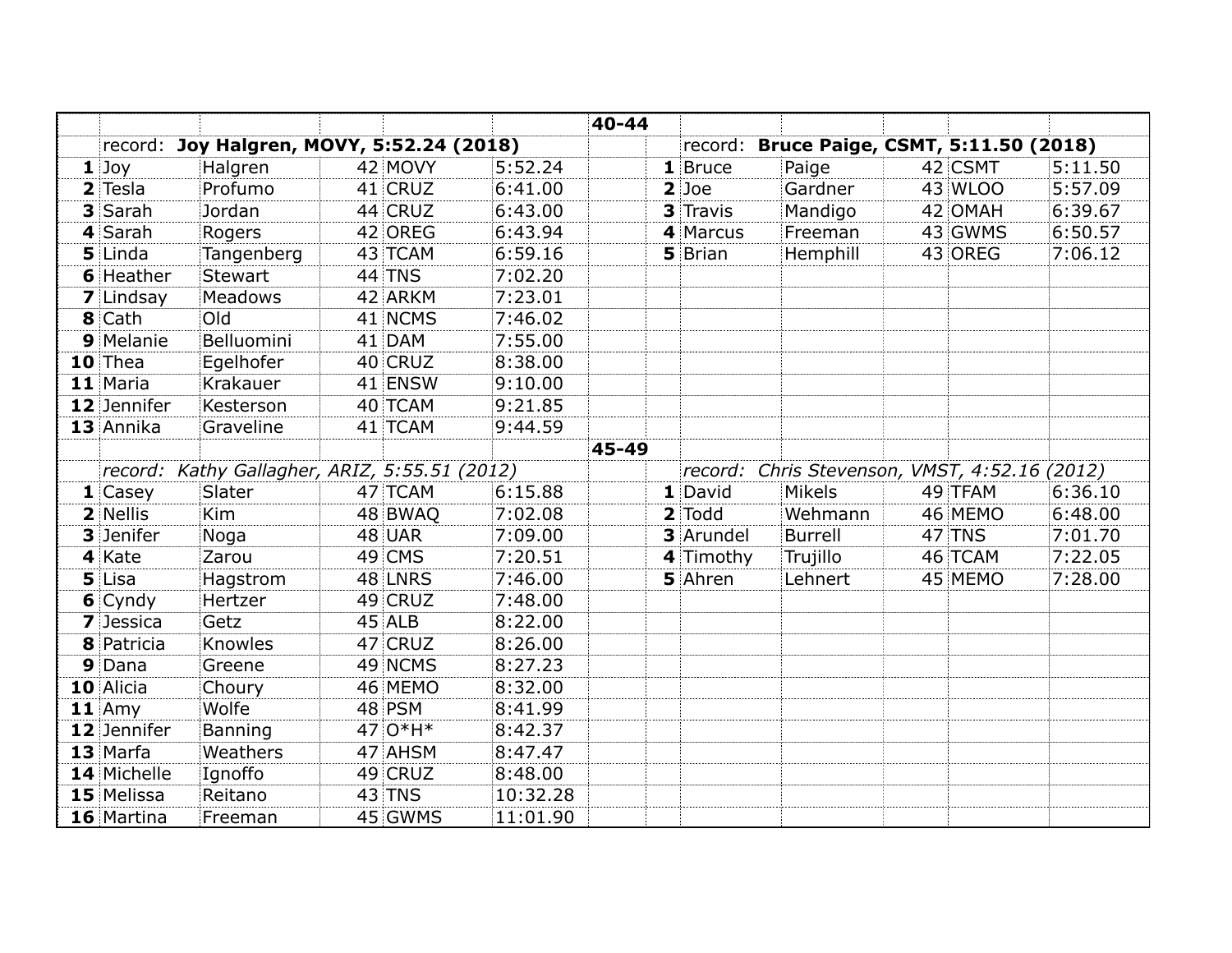|                   |                                                 |         |          | $50 - 54$ |                                        |                                           |         |         |
|-------------------|-------------------------------------------------|---------|----------|-----------|----------------------------------------|-------------------------------------------|---------|---------|
|                   | record: Courtney Zena, BWAQ, 5:54.83 (2013)     |         |          |           |                                        | record: Mike Shaffer, VCM, 5:18.26 (2016) |         |         |
| 1 Susie           | Rabiah                                          | 52 OREG | 6:21.72  |           | 1 Patrick                              | Brundage                                  | 51 UC04 | 5:44.78 |
| 2 Chris           | McPherson                                       | 51 ENSW | 6:40.21  |           | <b>2</b> Bradley                       | Woehl                                     | 50 CSTS | 5:50.11 |
| 3 Kelly           | Oliner                                          | 51 UC09 | 6:41.00  |           | 3 Mike                                 | Varozza                                   | 51 WLOO | 5:50.09 |
| 4 Detra           | Cleven                                          | 50 KAC  | 7:11.49  |           | 4 David                                | Lederman                                  | 52 CRUZ | 5:59.00 |
| 5 Paula           | Pardy                                           | 50 SDPM | 7:23.99  |           | 5 Mark                                 | Schactman                                 | 52 UC10 | 6:23.00 |
| <b>6</b> Loralie  | Langman                                         | 51 MINN | 7:41.86  |           | 6 Brad                                 | Von Reader                                | 53 NTXL | 6:29.58 |
| 7 Marta           | Bechhoefer                                      | 51 CRUZ | 7:45.00  |           | 7 James                                | Allen                                     | 52 WLOO | 7:01.09 |
| 8 Jennifer        | Phalen                                          | 54 DAM  | 7:57.10  |           | 8 Glen                                 | Osborne                                   | 54 SMAC | 7:10.02 |
| 9 Karen           | Harris                                          | 52 RPM  | 8:10.00  |           |                                        |                                           |         |         |
| 10 Lessly         | FIeld                                           | 50 ALB  | 8:13.00  |           |                                        |                                           |         |         |
| 11 Colleen        | Fredrickson                                     | 53 OMAH | 8:13.92  |           |                                        |                                           |         |         |
| 12 Joan           | Crow                                            | 54 DAM  | 8:17.83  |           |                                        |                                           |         |         |
| 13 Christina      | Robinson                                        | 53 LNRS | 8:41.00  |           |                                        |                                           |         |         |
| $14$ Eva          | Cohen                                           | 53 LNRS | 8:46.00  |           |                                        |                                           |         |         |
| $15$ Sue          | Langley                                         | 53 SAWS | 9:17.07  |           |                                        |                                           |         |         |
| 16 Pamela         | Dowling                                         | 54 WMAC | 9:32.46  |           |                                        |                                           |         |         |
| 17 Christina      | Kossa                                           | 52 RPM  | 9:41.00  |           |                                        |                                           |         |         |
| 18 Yuko           | Diamond                                         | 52 EBAT | 9:52.11  |           |                                        |                                           |         |         |
| 19 Jennifer       | Eisley                                          | 53 SMAC | 10:25.41 |           |                                        |                                           |         |         |
| 20 Miranda        | Allen-Brower                                    | 51 CRUZ | 10:30.00 |           |                                        |                                           |         |         |
|                   |                                                 |         |          | 55-59     |                                        |                                           |         |         |
|                   | record: Suzanne Heim-Bowen, WCM, 5:46.70 (2017) |         |          |           | record: Ted Soltys, IM, 5:16.82 (2018) |                                           |         |         |
| 1 Debbie          | Cagigas                                         | 57 EBAT | 6:46.71  |           | 1 Ted                                  | Soltys                                    | 58 IM   | 5:16.82 |
| 2 Martha          | Joyce                                           | 58 TAM  | 6:59.89  |           | 2 Kris                                 | Calvin                                    | 56 OREG | 5:51.31 |
| 3 Kerri           | Roussain                                        | 59 OREG | 7:04.89  |           | 3 David                                | <b>DeCosse</b>                            | 57 CRUZ | 6:00.00 |
| 4 Jane            | Russell                                         | 55 DAM  | 7:17.29  |           | 4 Laurence                             | Fry                                       | 57 JAMM | 6:14.06 |
| 5 Nancy           | Speer                                           | 56 VMST | 7:23.27  |           | 5 Chris                                | Tainty                                    | 58 CRUZ | 6:33.00 |
| 6 Emily           | Shepard                                         | 57 ALB  | 7:29.67  |           | <b>6 Kevin</b>                         | Keating                                   | 55 SMAC | 7:06.56 |
| <b>7</b> Meredith | Anderson                                        | 55 MEMO | 7:42.46  |           | 7 Roland                               | Nagel                                     | 56 CRUZ | 8:10.00 |
| 8 Terry           | Brown                                           | 58 CRUZ | 7:52.00  |           | $8$ Ed                                 | Snedeker                                  | 55 CRUZ | 8:22.00 |
| 9 Mary            | Kahn                                            | 59 DAM  | 7:58.25  |           | $9$ Jim                                | Munsch                                    | 58 SMAC | 9:26.09 |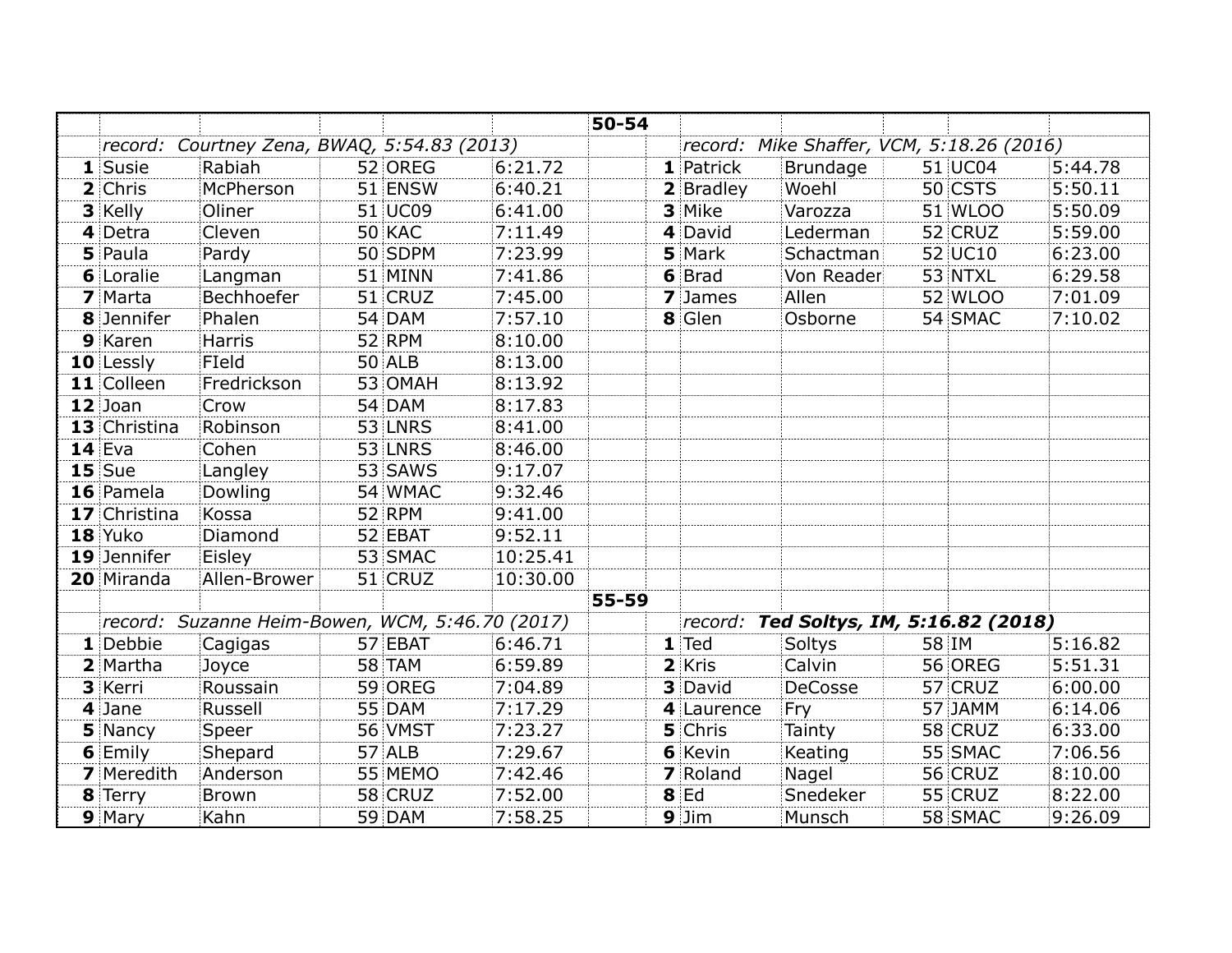| 10 Leah      | Carroll                                      | 57 ALB  | 9:06.67  |       | $10$ Jim         | Moore                                        | 56 SMAC | 9:35.02  |
|--------------|----------------------------------------------|---------|----------|-------|------------------|----------------------------------------------|---------|----------|
| 11 Beth      | <b>Blackstone</b>                            | 58 CRUZ | 9:20.00  |       | $11$ Tim         | Neeley                                       | 56 TCAM | 11:20.09 |
| 12 Lauren    | Hyde                                         | 59 CMS  | 9:21.00  |       | 12 Richard       | Risso                                        | 59 CRUZ | 11:35.00 |
| 13 Patty     | Scheuber                                     | 58 OMAH | 9:40.88  |       |                  |                                              |         |          |
| 14 Heidi     | Troutner                                     | 55 CRUZ | 10:02.00 |       |                  |                                              |         |          |
| $15$ Amy     | Lemmer                                       | 57 SMAC | 10:25.41 |       |                  |                                              |         |          |
| 16 Faylan    | Cannon                                       | 55 TCAM | 10:35.82 |       |                  |                                              |         |          |
| 17 Tryntje   | Young                                        | 57 CRUZ | 11:50.00 |       |                  |                                              |         |          |
| 18 Linda     | Mcclellan                                    | 57 SWM  | 13:02.00 |       |                  |                                              |         |          |
| 19 Karin     | Gallagher                                    | 56 CRUZ | 13:34.00 |       |                  |                                              |         |          |
|              |                                              |         |          | 60-64 |                  |                                              |         |          |
|              | record: Charlotte Davis, PSM, 6:39.31 (2013) |         |          |       |                  | record: Michael McCombs, NEM, 5:38.78 (2017) |         |          |
| 1 Elaine     | Valdez                                       | 63 MOST | 6:58.79  |       | 1 James          | Ritter                                       | 62 CSMT | 5:44.18  |
| 2 Jeanna     | Summers                                      | 64 OREG | 7:23.00  |       | 2 Edward         | Wheeler                                      | 64 0*H* | 6:23.00  |
| 3 Pamela     | Rogers                                       | $61$ GS | 7:27.25  |       | 3 Rick           | Hudson                                       | 61 ESMS | 6:25.50  |
| 4 Jessica    | Hickel                                       | 60 EBAT | 7:46.00  |       | $4$ Ed           | Clinite                                      | 63 TCAM | 7:31.82  |
| 5 Joanne     | Wainwright                                   | 63 NCMS | 8:07.15  |       | 5 Eric           | Hektner                                      | 60 TVM  | 7:47.00  |
| 6 Helene     | Hirsch                                       | 61 TSTT | 8:08.08  |       | <b>6 Matthew</b> | Gass                                         | 61 TCAM | 7:50.40  |
| 7 Deanna     | Johnson                                      | 62 DAM  | 8:08.91  |       | 7 Paul           | <b>Brown</b>                                 | 63 CRUZ | 8:47.00  |
| 8 Wendy      | Bernal                                       | 64 CRUZ | 8:20.00  |       | 8 Ken            | Wagman                                       | 64 CRUZ | 9:43.00  |
| 9 Cheryl     | Gettelfinger                                 | 61 INDY | 8:22.99  |       | 9 Mark           | Lane                                         | 61 OREG | 16:39.99 |
| 10 Kathy     | Gill                                         | 64 DAM  | 8:31.35  |       | David            | <b>Bauer</b>                                 | 63 MEMO | DQ       |
| 11 Susan     | Haufler                                      | 61 MEMO | 8:55.00  |       |                  |                                              |         |          |
| 12 Paula     | Fuller                                       | 61 CRUZ | 9:31.00  |       |                  |                                              |         |          |
| 13 Katherine | Mehler                                       | 61 ALB  | 9:50.99  |       |                  |                                              |         |          |
| 14 Lori      | Kletzer                                      | 61 CRUZ | 10:25.00 |       |                  |                                              |         |          |
| 15 Yuko      | Hook                                         | 62 CRUZ | 10:38.00 |       |                  |                                              |         |          |
| 16 Susan     | Coale                                        | 64 CRUZ | 10:38.00 |       |                  |                                              |         |          |
| 17 Denise    | Lai                                          | 62 MEMO | 10:50.33 |       |                  |                                              |         |          |
| 18 Leslie    | French-Baxte                                 | 60 CRUZ | 11:41.00 |       |                  |                                              |         |          |
| 19 Cindy     | Godron-Geise                                 | 64 CRUZ | 13:15.00 |       |                  |                                              |         |          |
| 20 Sharon    | Mullowney                                    | 63 CRUZ | 15:05.00 |       |                  |                                              |         |          |
| 21 Karen     | <b>Roy</b>                                   | 63 RPM  | 15:15.00 |       |                  |                                              |         |          |